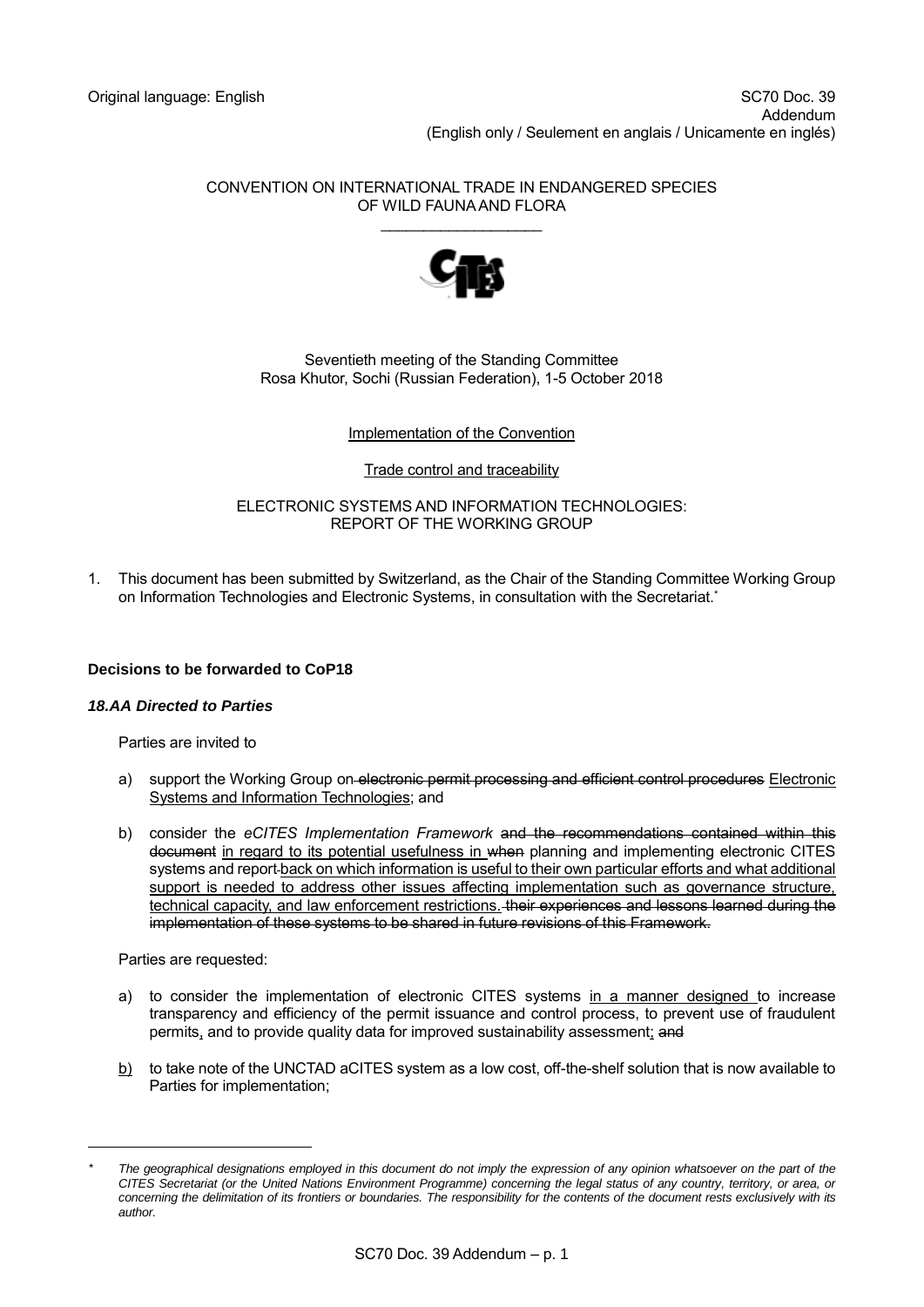- c) if using electronic CITES systems to:
	- i) Parties consider UN/CEFACT Recommendation 14 on Authentication of trade documents as good practice when implementing the electronic equivalent of signatures and seals for electronic CITES permitting systems and exchanges;
	- ii) Parties using electronic CITES systems authenticate each all users who that has have access to the electronic system using username and passwords, and/or similar technologies, or both;
	- iii) Ensure that electronic CITES systems keep an audit trail, i.e. keep electronic records (including, but not limited to, confirmation of transmission and receipt with associated time stamps and message headers) that enable the Management Authority to identify each the person who requested, approved, processed, issued, endorsed, or altered electronic CITES permits and certificates; and
	- iv) Keep archives of audit trails trials for no fewer than 5 years after the expiry date of the permit or certificate, or no fewer than 5 years after the date that the trade was reported in the Party's annual report, whichever is later; and
	- v) Provide the CITES Secretariat with copies of all valid electronic signatures it uses for issuance of permits and certificates in accordance with Article IX(4) of the Convention and paragraph 3(p) of the present Resolution;
	- vi) Notify the secretariat immediately when authenticated users are removed or no longer authenticated; and
	- vii) Recognize that in electronic CITES systems that meet the above requirements  $i$ ) v) the electronic equivalent of a physical signature and a seal is provided may be provided through the authenticated identification of the permit applicant, the identification of the official who that issued or authorized the permit or certificate document, any official who altered the permit or certificate, and the identification of the issuing authority agency, and the endorsement by the inspecting official who endorsed the permit or certificate. Customs office..
- d) to establish a systematic dialogue and ongoing collaboration between their Management Authorities and their national Customs and border control agencies to implement an efficient, risk based control system for cross border trade in CITES listed species where possible and appropriate; and
- e) to provide information to the Secretariat on the state of automation automaton of CITES permit processes and the implementation control systems for cross border trade in CITES listed species and share their lessons learned.

# *18.BB Directed to the Standing Committee*

The Standing Committee shall establish a Working Group on Electronic Systems and Information Technologies electronic permit processing and efficient control procedures to work in collaboration with the CITES Secretariat to undertake the following tasks:

- a) to work with the United Nations Centre for Trade Facilitation and Electronic Business (UN/CEFACT), the United Nations Conference on Trade and Development (UNCTAD), the International Trade Centre (ITC), the World Bank, the World Customs Organization (WCO), the World Trade Organization (WTO) and other relevant partners, to continue the development of joint projects that would facilitate Parties' access to electronic permitting services and their alignment to international trade standards and norms, such as the further development and implementation of the UNCTAD aCITES system;
- b) to work with the World Customs Organization, the United Nations Office on Drugs and Crime, the Global Container Control Programme and other relevant national and international organizations and initiatives to develop recommendations, guidelines and training materials to support the establishment of risk based trade control systems to combat illegal trade in wildlife and facilitate compliant trade where possible and appropriate;
- c) develop recommendations and best practice guidelines for CITES permit issuance and control processes when using electronic CITES permit systems and information exchanges;